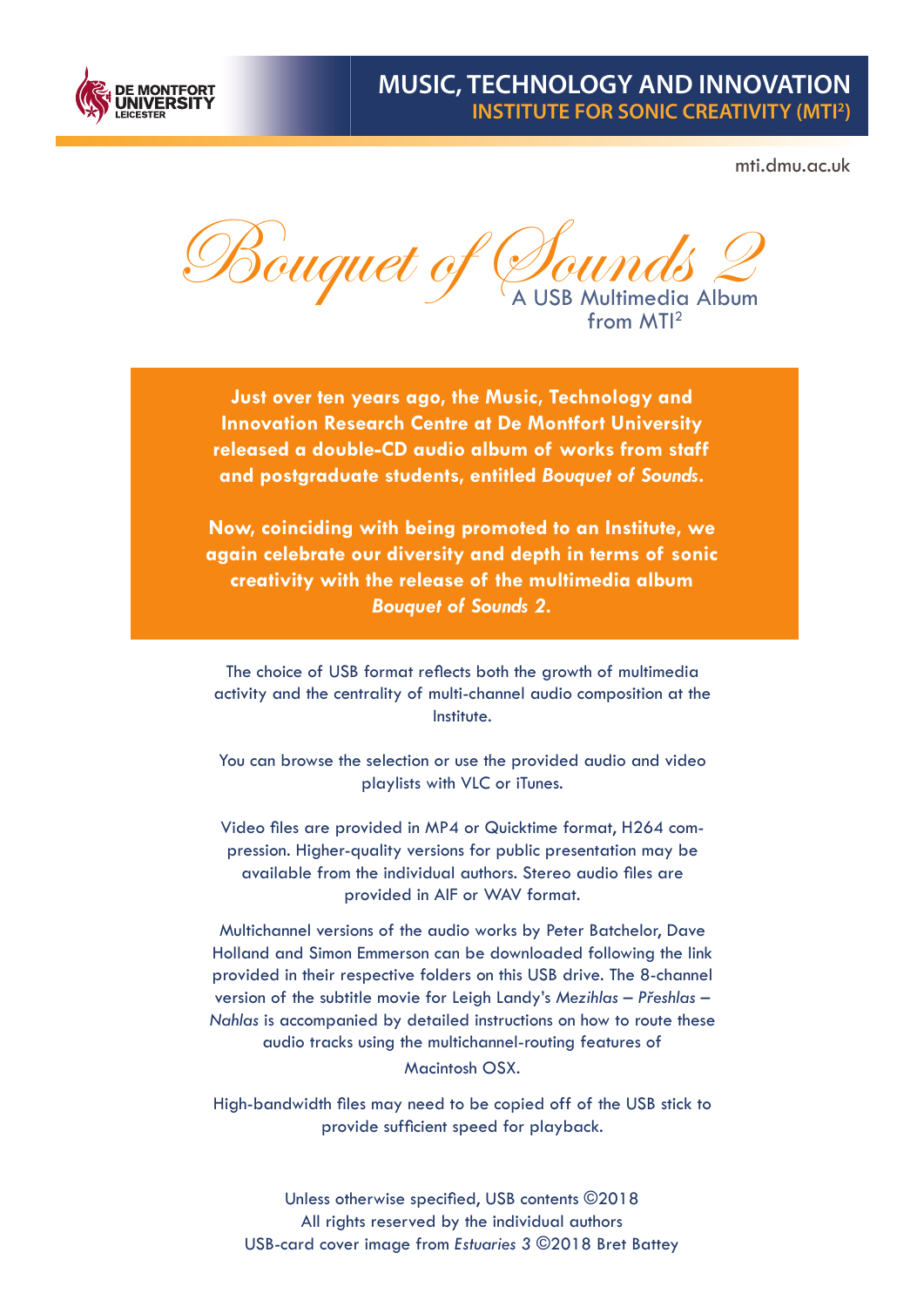

**James Andean –** *Déchirure* (2013) **[stereo audio]**

Déchirure: a tearing, a painful separation. This piece involves a number of 'déchirures', both musical as well as figurative (personal separations: the plaintive cry of the distant train, etc.) although the only literal 'tearing' is saved for the final phrase. It is also a reference to the sound materials: through the act of recording, these have been ripped from the world and moment which birthed them, to be reappropriated through the creative act in the creation of this piece. This work was composed for the Presque Rien 2013 project, for which sounds from Luc Ferrari's archives were made available to composers for the composition of new works.

*Déchirure* © 2013 James Andean (SOCAN) / Ymx média (SOCAN)

James Andean is a musician and sound artist. He is active as both a composer and a performer in a range of fields, including electroacoustic music, improvisation, sound art, and audiovisuals. He is a founding member of several groups and ensembles, including Rank Ensemble, LOS duo, and VCA. He has performed throughout Europe and North America and his works have been presented around the world. He is a Lecturer at MTI<sup>2</sup>.

www.jamesandean.com

## **Asher Arnon –** *Chromatic Automatic Pilot* (2015) **[video for installation]**

A 9:33 minute's flight and landing video documentation. While scanning the trajectory data, the greyscale values of the landscape representation are transposed to sound via 72 sensors arranged in six rows of chromatic scales. During the sequence 18 different combinations of four notes are triggered and manipulated by the data they encounter.

Asher Arnon is a Senior Lecturer in Visual Communications and Interdisciplinary Studies at the Bezalel Art and Design Academy in Jerusalem. He has degrees in Graphic Design (B.Des) from Bezalel Academy and a MA degree in Architecture and Urban Culture from the Universitat Politecnica de Catalunya in Barcelona. He also studied in the jazz department of the Rimon School of Jazz & Contemporary Music in Israel and

plays the tenor saxophone. He is currently pursuing a PhD at MTI<sup>2</sup>.

**Simon Atkinson –** *Three Modulations for Mute Synth II No. 2* (2014) **[stereo audio]**

Number two in this cycle of works, this music was made in response to a request from colleague John Richards (Dirty Electronics) to create a fixed-medium composition exploring the sounds of the prototype of his MuteSynth II instrument. This is a hand-held, battery-operated noise-making device. Constructed from cheap electronic components, it embodies a 'noise on a shoestring', post-punk aesthetic. I attempted to achieve something sonically idiomatic that celebrated its distinctive bit-crushed sound world whilst pushing beyond what it could most obviously do (both technically, and in relation to its implied musical language and use in musical improvisation). I thus attempted to forge a 'hybrid' musical language through exerting a greater degree of compositional control over the aleatoric sound-making aspects of the instrument, and treated the task in a way meaningful to studio-based practice, developing a somewhat novel musical instrument/studio relationship. This was achieved through extensive use of the instrument's miniature patch bay that enabled me to drive the instrument through iterations of specially created 'control' sounds that ran directly into an audio input and miniature sequencer clock source input; hence the concept of the pieces, modulation, as primary technique and concept of musical rhetoric.

This project features in the 2014 publication of the Mute Synth II instrument on an accompanying audio CD (Mute Records).

Since 2000, Simon Atkinson has lived and worked in Leicester, where he is an Associate Professor at De Montfort University. He is an original member of MTI, and for many years led the subject as it developed. Initially trained as a 'classical' musician, he became engaged with contemporary musics at a relatively young age, and his work is primarily in musical composition made possible through digital technologies. However, he has worked in a diverse and eclectic range of artistic projects, mediums and contexts over the years. He is committed to making a contribution to the wider understanding and appreciation of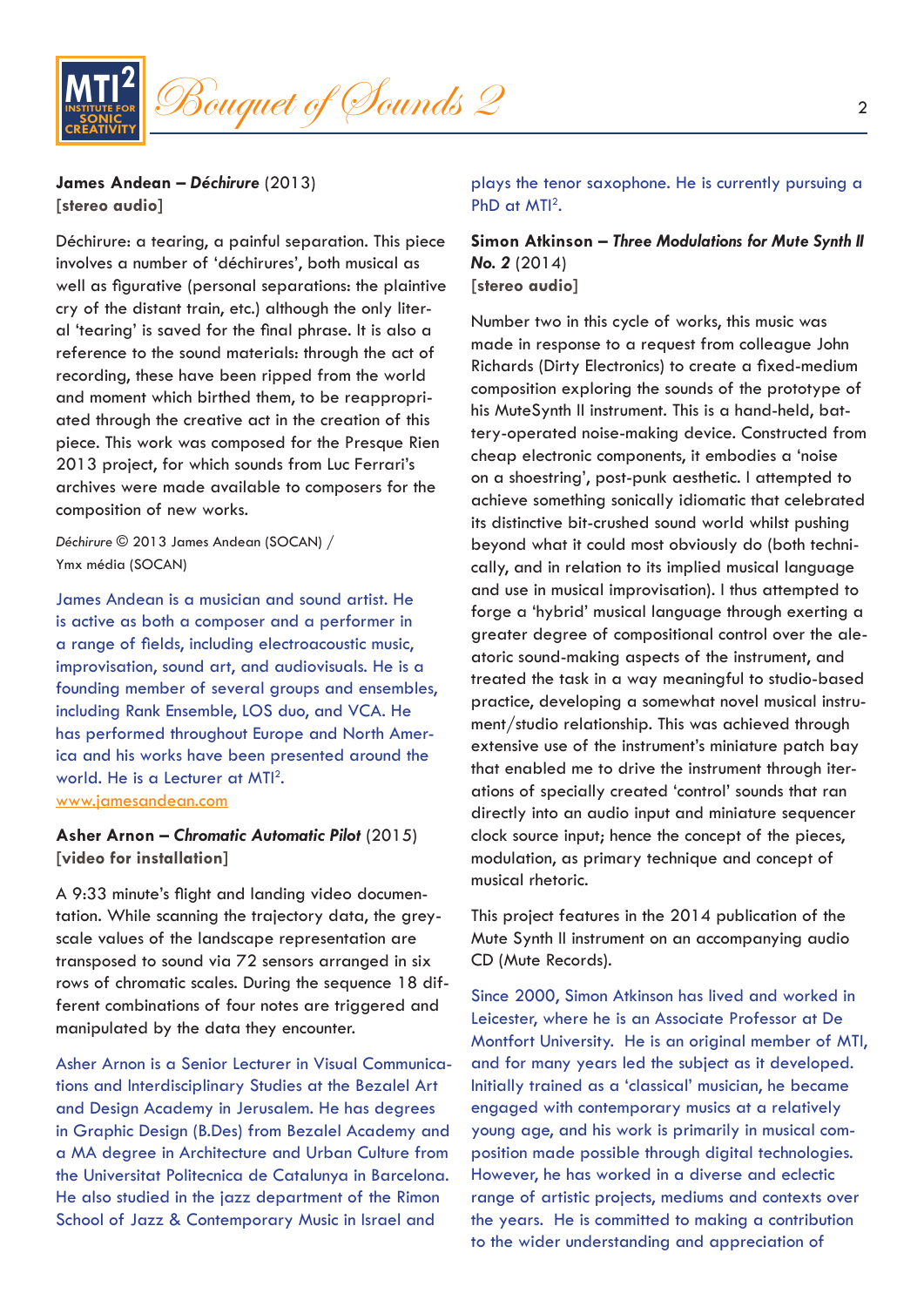contemporary musics, which influences the thrust of his scholarly work, as well as forming the impetus behind past work in concert production and promotion, cross-art form collaboration, and community arts. He was a founding member of the Scottish acousmatic group invisibEARts and he co-directs the Electroacoustic Resource Site (EARS) project. He studied composition with Denis Smalley at UEA, and completed a doctorate in music at University of Edinburgh. He has worked as a guest composer at EMS Stockholm and IUA/Phonos Foundation, Barcelona, and has visited Ionian University and KMH Sweden as an ERASMUS scholar. Recent work includes a commission for INA-GRM (*Nocturne aquatique*) a commission for SEAMS (Society for Electroacoustic Music in Sweden), and a cycle of works called *interiorities* that explores lowercase aesthetics and feedback and noise material. He has also developed a long-term collaboration with live-digital dance practitioner Kerry Francksen with whom he has presented a series of collaborative intermedia performances.

#### **Peter Batchelor –** *Fuse* (2013) **[stereo and 8-channel audio]**

*Fuse* represents a coming together of sonic particles into effluvial, noisy clusters, and into notionally 'whole' real-world soundscapes, albeit soundscapes which themselves involve sonic effluvia (rain on a tin roof, fire crackling, accumulated shouts/vuvuzelas at a football match). These in turn dissolve into and meld (fuse) with each other, yielding sound evolutions and marriages impossible in the real world and facilitated entirely by spectromorphological similarities.

This piece belongs within a series of pieces collectively entitled *Kaleidoscope*. These take as their model the children's toy in which reflected coloured beads in a tube of mirrors generate complex symmetrical patterns which change dramatically in density and texture as the tube is turned. The pieces consequently explore granular technique in peripheral, rotational, oppositional and envelopment spatial activities and relationships over the available loudspeakers.

Peter Batchelor is a Senior Lecturer in Music, Technology and Innovation. He studied with Jonty Harrison and Andrew Lewis and, having completed a PhD in composition at the University of Birmingham, joined the team at De Montfort in 2003. His music draws

strongly on the aesthetics and compositional concerns of the acousmatic tradition, which provides a springboard for investigating a variety of other genres and presentation formats for electroacoustic media including radiophonic documentary, live electronics and improvisation, multimedia and large-scale multi-channel installation work. More recently his interest has shifted towards site-specific public (sound) art, including the fabrication of aural landscapes and sonic illusion (*trompe l'oreille*). His work has received recognition from such sources as the Concours de musique electroacoustique de Bourges and the International ElectroAcoustic Music Contest of São Paulo and has been presented internationally. www.peterbatchelor.com

## **Bret Battey –** *Estuaries 2* (2017) **[video]**

'A complex, beguiling inquisition of geometry's relationship to various types of space.' — Melbourne International Animation Festival

This is the second of Battey's *Estuaries* audio-visual series, which can be viewed as a series of standalone works or ultimately as one large, multi-movement work. The works entail visualizing Nelder-Mead optimisation, a process used by mathematicians to find solutions to complex, multi-variable problems that cannot be addressed by solving equations. We see the results of many such routines searching for the brightest points in a source image. The music was created with his *Nodewebba* software, which interlinks pattern generators to create complex emergent behaviours. In *Estuaries 2*, randomly dispersed, spinning forms dialog with grid-based logic to create continual flow and rapid transformations.

Bret Battey is a Professor of Audio-visual Composition at MTI<sup>2</sup>. He creates electronic, acoustic, and audio-visual concert works and installations, with a focus on generative techniques. He has been a Fulbright Fellow to India and a MacDowell Colony Fellow, and he has received recognitions and prizes from Austria's Prix Ars Electronica, France's Bourges Concours International de Musique Electroacoustique, Spain's Punto y Raya Festival and MuVi4, Abstracta Cinema of Rome, Amsterdam Film eXperience, the Texas Fresh Minds Festival, and the Red Stick International Animation Festival for his sound and image compositions.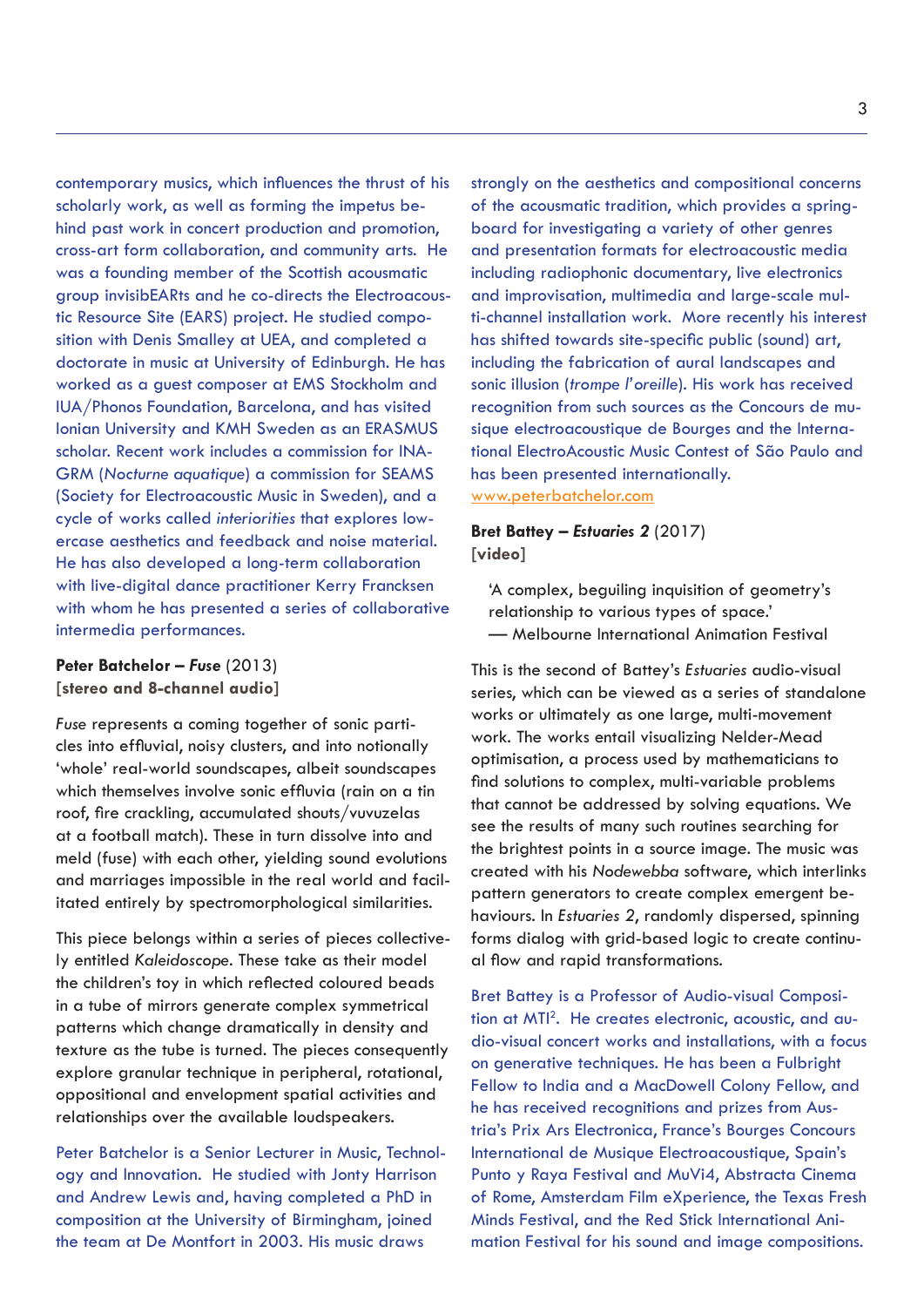

He pursues research in areas related to algorithmic music, haptics, and image and sound relationships. He completed his masters and doctoral studies in Music Composition at the University of Washington and his Bachelors of Music in Electronic and Computer Music at Oberlin Conservatory. His primary composition and technology teachers have been Conrad Cummings, Richard Karpen, and Gary Nelson. He also served as a Research Associate for the University of Washington's Center for Digital Arts and Experimental Media.

http://www.BatHatMedia.com/

## **Mike Blow** *et al* **–** *SoundImage Athens* (2018) **[video]**

Excerpts from a Sound and Image Workshop performance – an improvised score using field recordings and electronics exploring audiovisual correspondences and dislocations. Recorded live at Institut Français, Athens, June 18, 2018.

Photographers: Alexandre Christiaens (BE), Dušana Baltić (HR), Nai Wenhsu (TW), Blerta Kambo (AL)

Sound Artists: Mike Blow (UK), Giorgios Gargalas (GR), Timothy Isherwood (CA), Mohammed Rowe (UK)

Curation by Stéphane Charpentier and Alyssa Moxley for Temps Zero

#### Graphics by Void

Mike Blow's current interests concern setting up frameworks within which musical composition can occur through the influence of outside forces. The various realisations of this idea he terms 'automatic music'. Examples are interactive installations which respond to (or are played by) the audience, weather-driven work, and improvised performance. Automatic music encapsulates ideas of generative systems, self organisation and feedback which have been of interest to Blow since his master's study in artificial life in the early 2000's. He is also interested in multisensory effects, specifically the way sound can activate objects in the imagination of the audience, and much of his recent work (such as Aeolus' Cabinet and Colony) explores this territory. Blow has been awarded a PhD from the Sonic Art Research Unit at Oxford Brookes University under Professor Ray Lee (Director of Studies) and Professor Paul Whitty, and he currently holds the position of Senior Lecturer in Music Technology at MTI<sup>2</sup>.

www.evolutionaryart.co.uk

## **William Brunson –** *Inside Pandora's Box* (1991) **[stereo audio]**

*Inside Pandora's Box* is conceived as a 'movie for your ears', like watching TV, channel flipping, with your eyes closed. It is composed of a network of loosely related scenarios that with a bittersweet double-edged irony paints a sound portrait of the television medium.

The title refers, of course, to the myth of Pandora, who allegedly opens a box placed in her trust releasing innumerable plagues and suffering into the world. A wide range of subjects are presented as false commercials, TV series, commentary, jokes, etc., imitating the manner in which fragments of our global village spill into living rooms via television. Viewed as shards excavated from the TV medium, I have tried to re-construct, not unlike a media archaeologist, a meaningful continuity although in a humorous and deliberately entertaining manner.

William Brunson (1953) is Professor of Electroacoustic Music and Studio Director at The Royal College of Music in Stockholm (KMH). He is best known for his electroacoustic music, which has been widely performed and received awards from Bourges Electroacoustic Music Competition, Luigi Russolo Foundation, National Endowment for the Arts, The emsPrize and Alpha Award (VICC). His music has been released on several cds, including the portrait *Movies for Your Ears*.

Brunson has lived in Sweden since 1980. He was artistic director at Fylkingen (1982-1987) and has worked for the Swedish Radio, Swedish Television and Royal Swedish Opera. He is currently researching narrative in electroacoustic music at MTI<sup>2</sup>.

# **Simon Emmerson –** *Memory Machine* (2009-2010) **[stereo and 8-channel audio]**

*Memory Machine* is a 'concert installation' piece. It is a variable work which (in concert) will rarely be heard exactly the same twice. It is in part inspired by mediaeval and renaissance ideas of mapping places, images and other objects of memory onto an imagi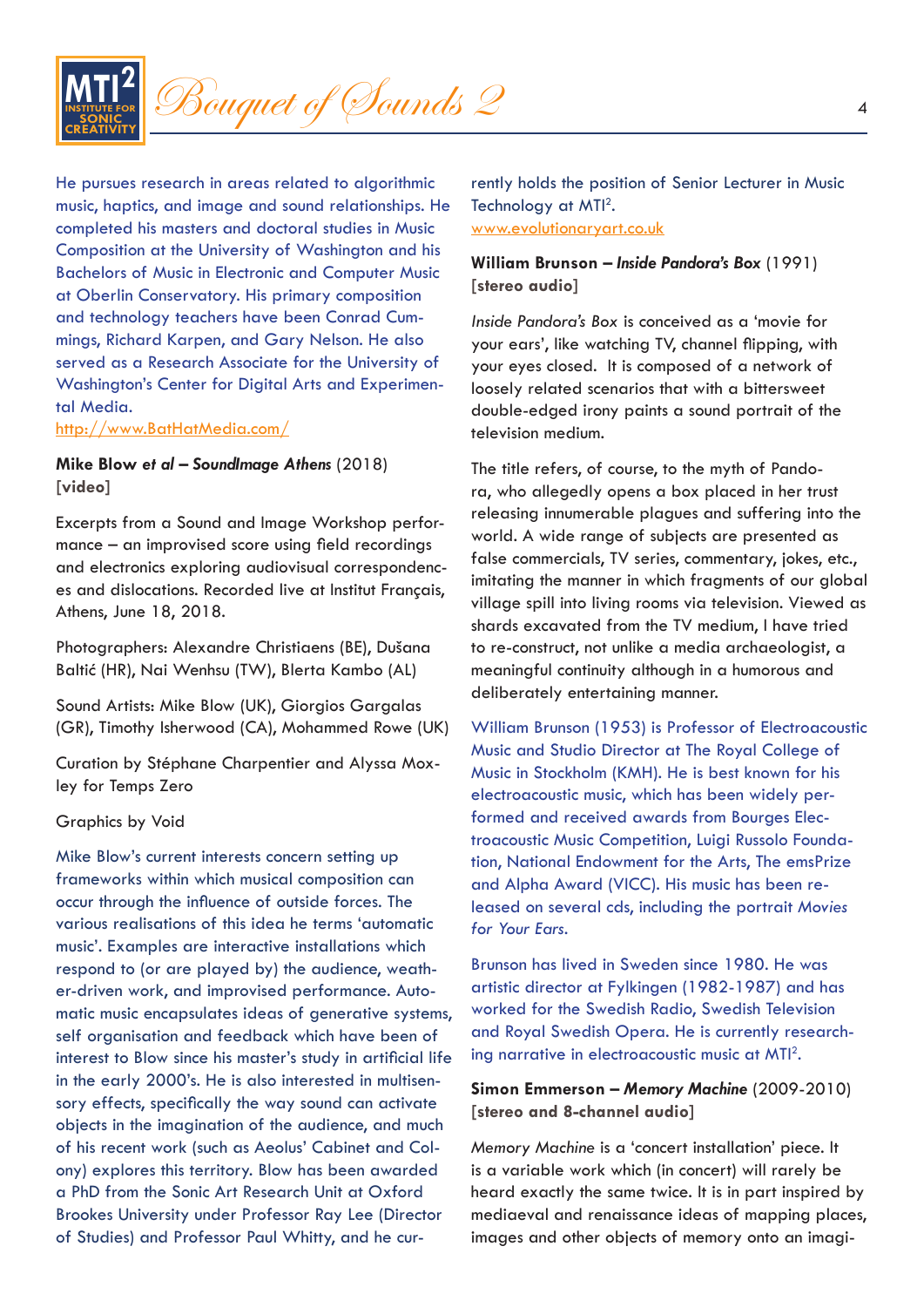nary stage in the mind – most especially as examined in Frances Yates's book *The Art of Memory* (1966). In some of these 'memory theatres' (in the early 17th-century writings of Robert Fludd, for example) there are five doors which act as 'loci' for the placing of memories. I have used this as a starting point for the spatialisation of the sound in this work. There are layers of memory, crossfades, unlikely combinations, distortions of time, interruptions. There are memories of soundscapes I have recorded over the past 35 years – a real aeolian harp being played in the wind, water sounds from streams and sea shore, the inside of a beehive. There are also memories of music which has some significance to me (it has some material in common with my fixed work *Resonances* (2007) – a Bourges Commission).

*Memory Machine* was composed for the Inventionen Festival Berlin 2010, substantially during my period as Edgar Varèse Visiting Professor at Technische Universität (2009-2010), with the support of the DAAD Berliner Künstlerprogramm. Played live, Memory Machine is generated by a Max/MSP patch which mixes and spatialises prepared material with some processing. The output is 8 channels of surround-sound audio. For this version the channels are spatialised for a standard 'ring of eight' loudspeakers. The basic cycle of the work is 12 minutes, and each repetition of the cycle will be a different mix (though recognisably the same piece). For this production a single cycle has been recorded.

Simon Emmerson is Professor of Music, Technology and Innovation at MTI<sup>2</sup>. Commissions include IMEB (Bourges), GRM (Paris) and Inventionen (Berlin) festivals; Darragh Morgan, Philip Mead, the Sond-Arte Ensemble (Lisbon), Carla Rees. Recordings of his works are available from Sargasso. Writings include *The Language of Electroacoustic Music* (Macmillan, 1986), *Music, Electronic Media and Culture* (Ashgate, 2000), *Living Electronic Music* (Ashgate, 2007), *The Routledge Research Companion to Electronic Music: Reaching out with Technology* (Routledge, 2018), and editor and contributor with Leigh Landy, *Expanding the Horizon of Electroacoustic Music Analysis* (CUP 2016). He was founder Secretary of EMAS (The Electroacoustic Music Association of Great Britain) in 1979 and a Trustee of its successor organisation 'Sound and Music' 2008-2013. In 2009-2010 he

was DAAD Edgar Varèse Visiting Professor at the TU, Berlin. Keynote addresses: ACMC 2011 (Auckland), ICMC 2011 (Huddersfield), Music Science Technology 2012 (São Paulo), WOCMAT 2012 (Taiwan), Audiomostly 2014 (Aalborg), Alternative Histories of Electronic Music 2016 (Science Museum, London). In November-December 2016 he was Visiting Professor and Composer at the Western Australian Academy of Performing Arts (Perth) and guest mentor composer at the Soundstream Emerging Composers Forum, Adelaide.

# **Marinos Giannoukakis** *et al* **–** *Fallen* (2018) **[video]**

Marinos Giannoukakis: concept, a/v programming Maria Lappa: choreography Maria Sarof: performer

*Fallen* is an augmented butoh-influenced stage performance. Multilayered projections of choreographed two-dimensional particles, morphing between abstract and known forms, develop a subtle dialog with the performer, the mapped bodily projections and the persistent aural elements. The story itself references myths of fallen entities, interrogating through metaphorical use of symbols the notion of taboos as artefacts of a generic existential social fear and the role of the individual in this setting.

The performer on stage embodies, in an abstracted manner, the assumed dynamics of several case-study situations relevant to the theme, chosen by performer and composer each time, in the form of 'butoh-fu'.

The different media present during performance are shaped into one narrative, under the constraints of persistent, progressive trajectories, applied to their temporal evolution. Essentially all the representation media synergistically act as embodiments of energetic shapings rather than as a functional ontological presence.

As a narrative, *Fallen* can be openly interpreted. It attempts, through the abstractions of its specificities, to address and loosely guide a personal narrative for each audience member.

Marinos Giannoukakis studied electrical/electronic engineering and completed postgraduate studies in electroacoustic music composition and audio pro-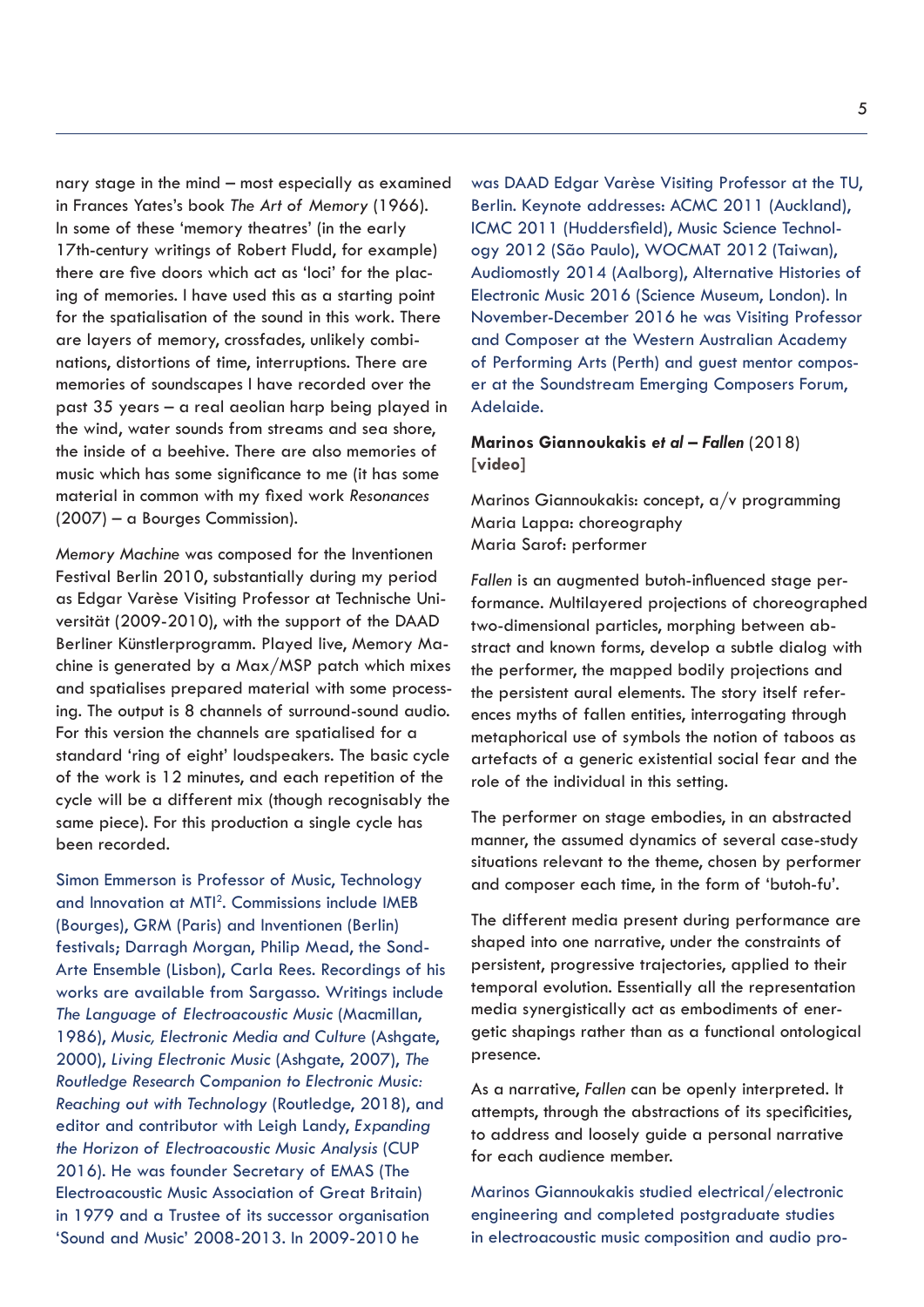

gramming technologies. He is currently completing his thesis at MTI<sup>2</sup> under the supervision of Prof Bret Battey, Prof John Young and Dr Dylan Menzies. His artistic research currently examines strategies for the creation of abstract transmedial narratives. More specifically he is developing an informal framework based on catastrophe theory (Rene Thom) and the study of topologies of points of catastrophes in media dynamics. In this regard, he has published an article summarising aspects of his practice in the journal *Organised Sound*, attempting to demonstrate possible mappings between morphological appreciation and meaning creation. He is interested in multidisciplinarity. His works include various collaborations, and have been performed in electronic art conferences and venues around the world.

#### **Susanne Grunewald et al –** *Golden Turtle*

(2013/2016) **[video]**

Video – Patricia Routh Cello – Audrey Riley

*Golden Turtle* was originally written for the Duong Dai Festival (Ho Chi Minh City, VN) for tape and bassoon. During the festival in 2013 the music was premiered, but because of a miscommunication, unfortunately not in its intended form.

In December 2016 the piece was rewritten and remixed for cellist Audrey Riley and visual artist Patricia Routh was asked to join the project to create the video art work. This version of *Golden Turtle* had its premiere in March 2017 at De Montfort University.

*Golden Turtle* tells the myth of how the Vietnamese King Le Loi was asked to return the magical sword 'Heaven's Will' to the Dragon King after winning the final battle against the Chinese Ming Dynasty in 1428. While out on a trip in his boat, King Le Loi meets the Dragon King's messenger, the turtle with the golden shell, Kim Qui. 'Heaven's Will' had already started to move on its own accord in its belt, signaling that it wanted to be returned to its master. King Le Loi, who knew that the power of the sword would only corrupt him, gratefully handed over the sword to the turtle, so that it could return the blade to the Dragon King, Long Voung.

Susanne Grunewald started her musical career at age seven, playing drums in a marching band. After her initial training as classical percussionist at the Conservatoire in Nuremberg, she changed to percussion world music at the Conservatoire in Amsterdam (NL), where she gained a Bachelor in Music. Always fascinated by different sound worlds around her, she continued her studies in Hilversum at the Hogeschool voor de Kunsten Utrecht (NL), specialising in sound design and composing for media (BAT, EMMA).

During and after her training in Hilversum she worked part-time for the Metropole Orchestra, the Grammy award-winning jazz, world- and film music orchestra, back then belonging to the Dutch broadcast stations, now an independent orchestra.

In the course of her education in the Netherlands she joined, among others, two major projects: one in Zambia (Africa) and one Ho Chi Minh City (Vietnam), where she spent several months each.

Currently she is working part-time as Technical Instructor Audio and Music for De Montfort University where she is also carrying out research for her PhD: further exploring sound worlds to blur boundaries between sound and music and examining the usability of sound-based music for the storytelling of entertainment film.

—

Audrey Riley, cellist, studied at the Guildhall School of Music with Leonard Stehn and as an arranger and improvising cellist she has recorded for over three decades with numerous groups. She has been a member of contemporary music group Icebreaker since 1989, and its Managing Director since 2009. From 2001 until its closing in December 2011 she performed as cellist for the Merce Cunningham Dance Company in works by John Cage, Christian Wolf and Gavin Bryars, including Bi-ped and One 8, giving her the opportunity to work with, and learn from Takehisa Kosugi, Christian Wolf, John King, Bryars, Emanuel Pimenta and many other MCDC composers.

She is currently engaged in PhD studies at MTI<sup>2</sup>, investigating performance practice and the musicians of the Merce Cunningham Dance Company. She is heavily involved in experimental and improvised mu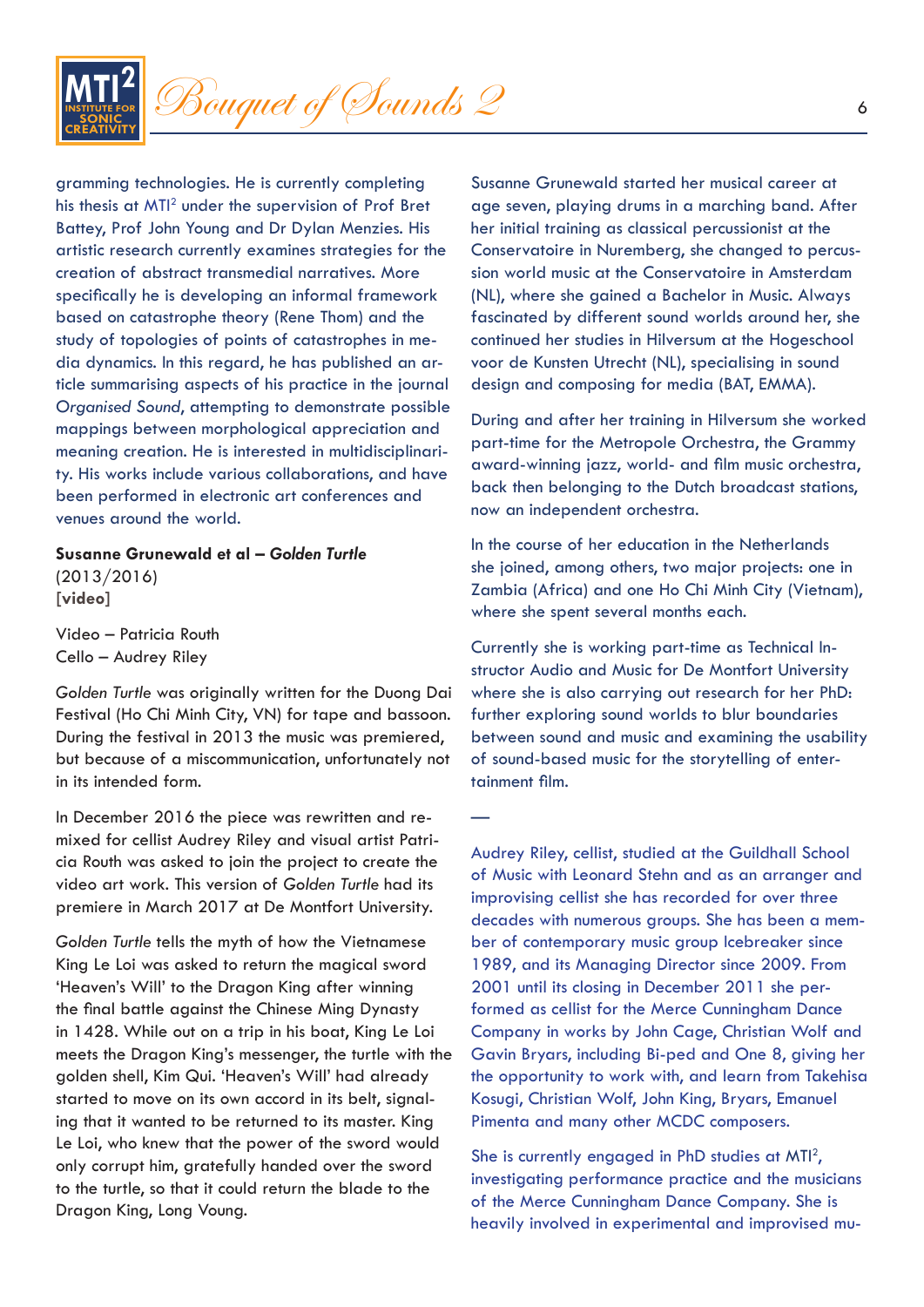sic. Recent performances include Audiograft Festival Oxford with Paul Whitty, improvised dance and music events with Craig Vear, James Woodrow and Sally Doughty, weekly performances at Leicester De Montfort University, pop-up and Fluxus events, improvisations with turntabalist James Kelly, and performances investigating the works of John Cage.

# **Dave Holland –** *Talasgair* (2018) **[stereo and 5.1 audio]**

*Talasgair* was made from recordings made in Talisker Bay on the Isle of Skye. The main material consists of recordings made of the sea and barnacles on the rocks at low tide. While much of the material has been transformed, characteristics of the source sounds are present throughout. The rising and falling of waves is a major theme of the piece as are the 'barnacle showers' that appear throughout the second half. *Talasgair* was inspired by the grandeur and elemental rawness of the relationship between the landscape and ocean and is informed by memories of standing 'on the shore where the great white mouth opens between two hard jaws' (from Sorley Maclean's poem *Tràighean*).

David Holland has a background in rock music but developed an interest in electroacoustic music when studying for a BSc in E-music at Coventry University, where he was awarded the Rolf Gehlhaar Award for electronic music composition. In 2010 he was awarded an AHRC scholarship for a Masters by Research at De Montfort University under the supervision of Leigh Landy. He then completed a PhD at De Montfort University in 2017 (funded by the AHRC as part of the Midlands3Cities Doctoral Training Partnership) in which he investigated whether heightened listening can be used as a pedagogical tool that can enable greater engagement with sound-based music through creative practice. In 2014 his piece *The Force* was a finalist in the Bangor Dylan Thomas Prize for Electroacoustic Composition at Bangor University. He currently teaches on Music Technology degrees at both De Montfort University and Coventry University (UK).

# **Steve Jones –** *Walking, eating, driving (excerpts)*  (2016) **[video]**

Mobile mediation allows roles to be interchangeable; it is the multifunctional nature of mobile media that brings all these aspects together on a single device. The questions that using a mobile provokes, and the kind of works undertaken, are taking me beyond the borders of music. *Walking, eating, driving* is an iPhone study, encapsulating the multifunctional nature of the Carry Principle. First, I walked along Redcar town's seafront, listening and recording the sound of the surrounding environment with an app performance system of Samvada, Deregulator and TWRecorder, linked together in Audiobus.

Next I took the reverse direction as passenger in a car, shooting from the car window with the video in slow motion mode. What took eighteen minutes to walk one direction took only a few minutes by car, despite stops at pedestrian crossings. Temporally, both audio and video files neatly fitted together – the walk in real-time, the drive in slow motion. Keeping the gaps and interstices, the static shots are deliberately slow often to the point of stillness.

This iPhone study was made the day after the UK referendum on whether to stay or leave the European Union. Redcar had voted overwhelmingly to leave, and initially I felt hostility to the people around me. Putting the video and sound together however, I was struck by the tender interaction between people. Despite our differences, we still enjoyed the same pleasures – walking, eating and basking in the sunshine. This, then, is my attempt to reconcile with my country: a hymn to the British holidaymaker.

Steve Jones is a mobile-media artist and researcher, with a practice rooted in electronic dance music and DJ culture. His PhD research at MTI<sup>2</sup> is concerned with portable technologies, employing the 'Carry Principle' as a protocol for sound, music and performance. As a member of the proto-techno duo A Man Called Adam, his recordings range from early works on cult label Acid Jazz, Chicago's house music label Prescription Records, to the multi-million selling Café del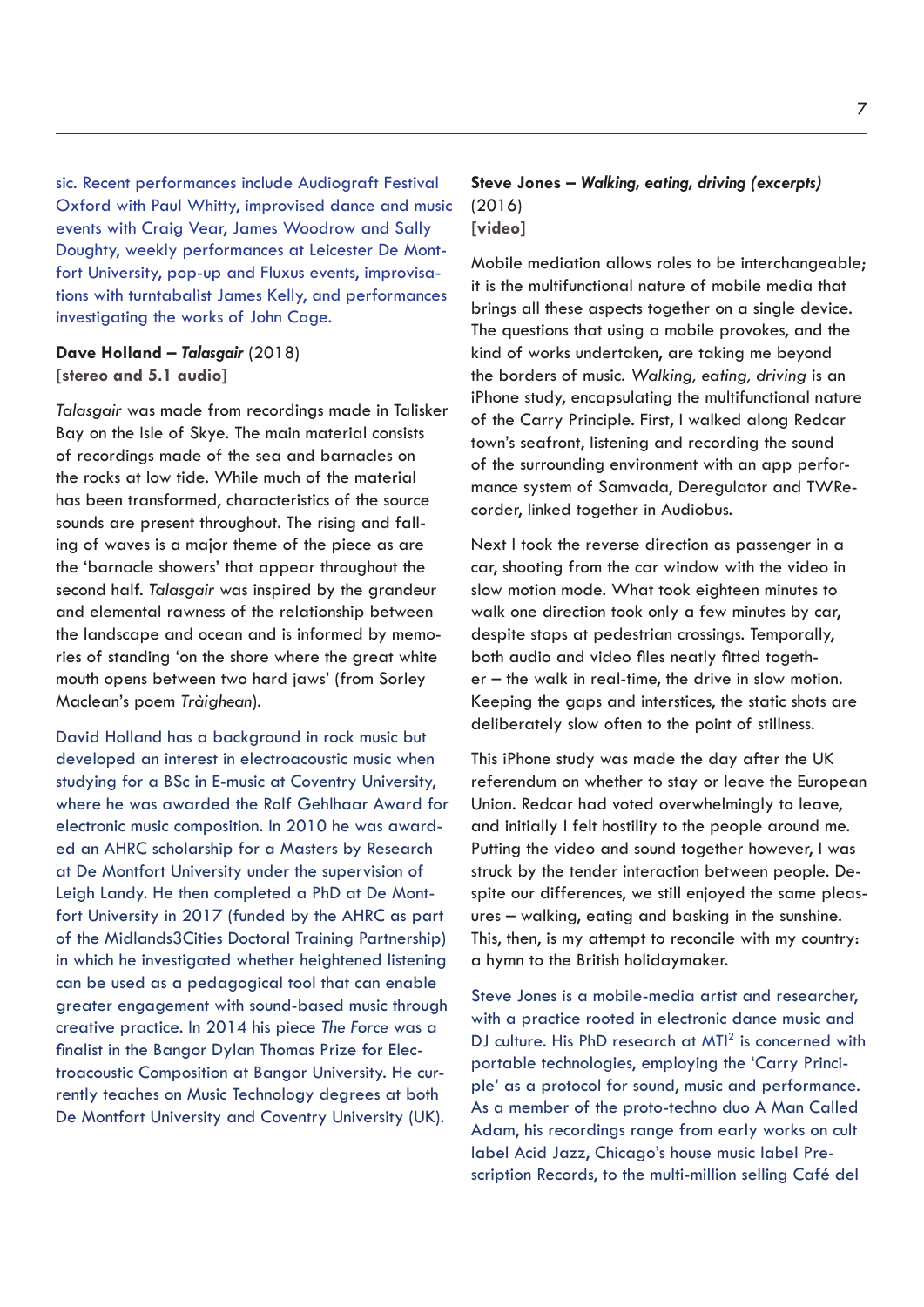

Mar series. He expresses a firm belief in promoting inclusivity and creativity through the cultural adhesive of music and sound via mobile devices. steranko.tumblr.com www.amancalledadam.com

# **Leigh Landy –** *Mezihlas – Přeshlas – Nahlas ('Radio – Voice – Overs')* (2017)



**[8-channel or binaural audio, with translation video. For the binaural version – please use headphones]**

(A commission from the programme PRemEdice, national Czech Radio; the 5th work in Landy's *Radio Series*.) The *Radio Series*, like many of Landy's works, focuses on recycling sounds. They all use diverse radio broadcast recordings from a single nation covering a short span of time as source material. In this case recordings were used from both national and regional Czech broadcasters spanning a very wide range of programmes. Sounds are exclusively presented in their original state. Landy's role is simply to chose and re-compose material from the dozens of hours of broadcasts. One can focus on the content at any given moment or move on to listen to the sonic development choreographed in space, what Landy calls 'sound theatre'. The piece seeks to take the known, tilt it ever so slightly, and re-present it as a sound-based artwork. This work is the first and only work in the series that is legal, as Czech Radio has the rights to all of its broadcasts. The idea was to combine universal aspects of our daily life found in radio and highly specific Czech ones. One of the Czech influences is that this work possesses a hint of Švankmajer-inspired surrealism as well as a mix of collage, rhythm, counterpoint and humour.

The other pieces in the Radio Series are: *Oh là la radio* (2007, 9' – GRM commission); To BBC or Not (2008, 13'), *Radio-aktiv* (2011, 9' – ZKM commission); 中国广播之声 – *Chinese Radio Sound* (2013, 6', made in collaboration with students from the Shenyang Conservatory); and *On the Éire* (2018, 11'20" – University of Ulster commission).

I would like to acknowledge Michal Rataj for the invitation to create this work, Ian Mikyska for his grammatical, cultural and musical tips and Tim Hall for making the translation movie.

This piece has also appeared on the DVD *R{A} DIO{CUSTICA} Selected 2003-2017 – Czech Radio recordings* (2017)

Leigh Landy holds a Research Chair at De Montfort University (Leicester, UK) where he directs MTI<sup>2</sup>. His scholarship is divided between creative and musicological work. His compositions include several for video, dance and theatre and have been performed around the globe. He has worked extensively with the late playwright, Heiner Müller, the new media artist, Michel Jaffrennou and the composer-performer, Jos Zwaanenburg and was composer in residence for the Dutch National Theatre during its first years of existence. He has also been the artistic director of Idée Fixe – Experimental Sound and Movement Theatre. His publications focus on the studies of electroacoustic music, including the notion of musical dramaturgy, contemporary music in a cross-arts context, access and the contemporary time-based arts, and devising practices in the performing arts. He is editor of *Organised Sound: an international journal of music technology* (CUP) and author of eight books including *What's the Matter with Today's Experimental Music?*, *Understanding the Art of Sound Organization* (MIT Press) and *The Music of Sounds* (Routledge, 2012). More recently his ebook *Compose Your Words* was published (Intelligent Arts, 2014), as was the co-edited book (with Simon Emmerson), *Expanding the Horizon of Electroacoustic Music Analysis* (Cambridge University Press, 2016). At the time of creating this recording he is completing the book *On the Music of Sounds and the Music of Things* with John Richards. He directs the ElectroAcoustic Resource Site (EARS) projects and is a founding director of the Electroacoustic Music Studies Network (EMS). www.llandy.dmu.ac.uk

# **Takuro Lippit –** *drumming 2018* (2018) **[stereo audio]**

*Drumming* is an on-going project in which I work with extracts of drum solos taken from free jazz and free improvisation records. In *drumming 2018* I return to recordings that I have used in countless performances in the last 10 years – Max Roach on *Birth and Rebirth* (1978) with Anthony Braxton and Takeo Moriyama with the Yosuke Yamashita Trio on *Clay* (1974). Previous drumming projects were mostly one-takes with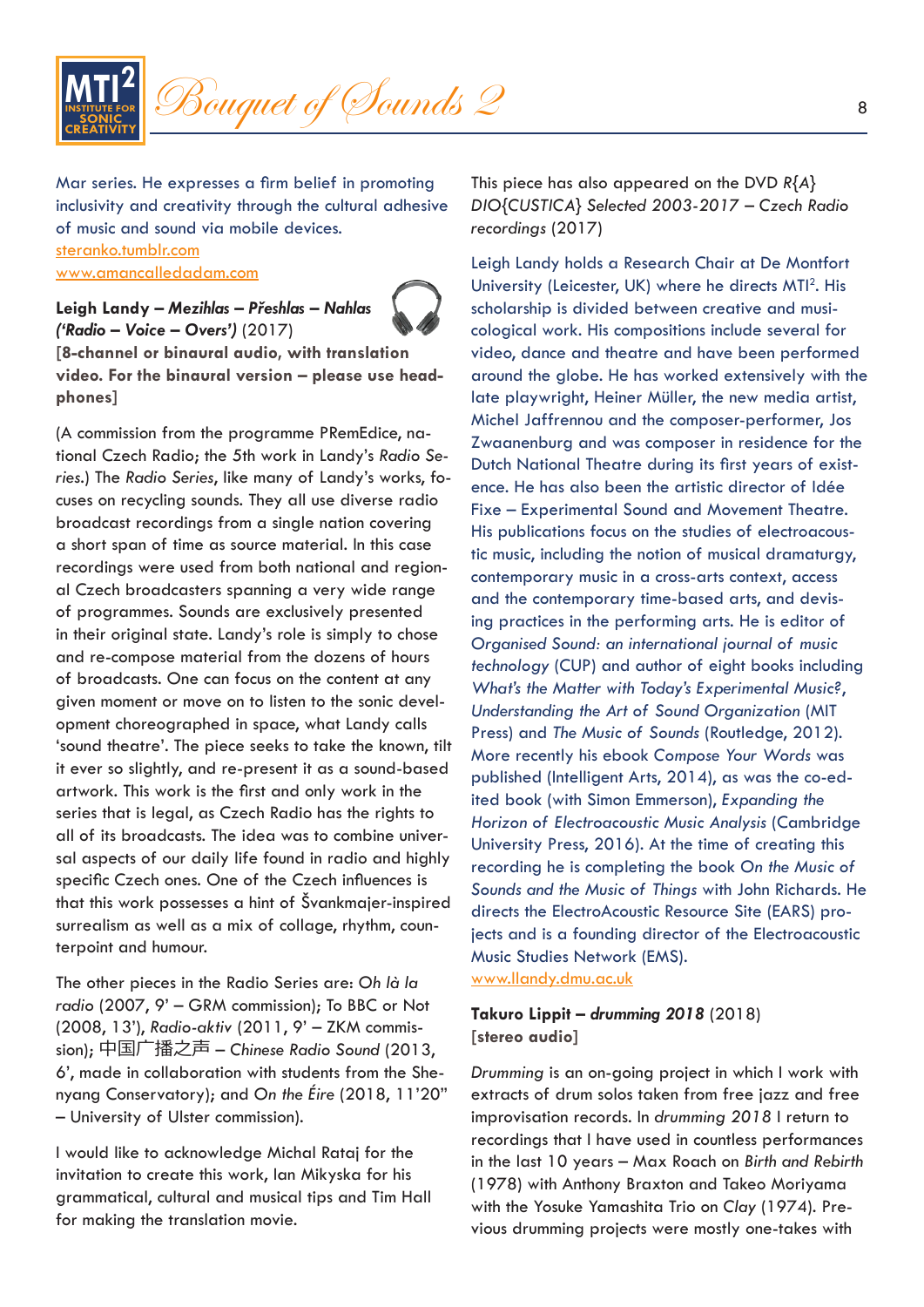my custom instrumental setup, but for this piece I take an iterative process where a recording is made and then manipulated on the turntable or processed on a synthesiser and tape echo repeatedly until the source material is unrecognisable. At the end the original recordings is revisited but as a field recording in the rain. I hope this pieces touches upon the many levels of 'liveness' in my practice and the fact that we cannot separate the act of listening and playing in recorded sounds.

dj sniff (Takuro Mizuta Lippit) is a musician and curator in the field of experimental electronic arts and improvised music. His musical work builds upon a distinct practice that combines DJing, instrument design, and free improvisation. He has released 12 DJ mixes and 4 albums, which include collaborations with Evan Parker, Otomo Yoshihide, Martin Tetreault, and Paul Hubweber. He was Artistic Director of STEIM in Amsterdam between 2007-2012 and Visiting Assistant Professor at the School of Creative Media City University Hong Kong between 2012-2017. He is now based in Tokyo and is Co-Director of AMF, a festival that aims to bring together experimental music practices in Asia. He is pursuing a PhD at MTI<sup>2</sup>. www.djsniff.com

**Francesc Martí –** *Speech 2* (2015) **[video]**

*Speech 2* is an experimental audio-visual piece created from a series of old clips from the US broadcast public affairs interview program *The Open Mind*. This piece is a reflection on the action of communicating, highlighting its limitations, and can be labelled as 'text-sound art', or 'text-sound composition' in an audio-visual framework.

Technically, in this piece the author has been experimenting with how granular sound synthesis techniques, in particular synchronous granular synthesis, and pseudorandom number generator algorithms can be used for audio-visual creative works. The original movies are cut, mixed, manipulated and reassembled, generating new images and sonorities. All of the piece's sounds and images come from that series of clips. In other words, no other sound samples or images have been used to create the final result.

Francesc Martí is a mathematician, computer scientist, composer, sound and digital-media artist born in Barcelona and currently living in the UK. He has a bachelor's degree in Mathematics from the Autonomous University of Barcelona, and two master's degrees, in Digital Arts and in Computer Programming. He also obtained a scholarship for furthering his studies in Music Technology at IRCAM (Paris). Simultaneously, he studied music at the Conservatoire of Sabadell. In 2014 he started his project 'Granular synthesis video', with which he has already participated in more than 50 exhibitions and concerts around the world. Currently, he is pursuing his PhD in new media art at  $MTI<sup>2</sup>$ .

fmarti.xyz/about-francesc-marti/

## **Robin Parmar –** *Tender Glance* (2014/2018) **[stereo audio]**

*Tender Glance* is an excerpt from an improvised performance at Sonic Vigil 8 (St. Anne's Church, Cork, 2014). Field recordings were combined with material added in the moment using a variety of transducers feeding a custom Reaktor patch. This practice reflects my listening position in a phenomenological field of tensions and flows.

Robin Parmar is a media artist whose compositions and installations have appeared internationally. In 2018, Silent Records (USA) released his seventh album *Division By Zero* under the name 7PRS. Recent awards include the Invisible Places residency (The Azores, 2017) and an Arts Council Bursary (2017). Research interests include psychoacoustics, audio synthesis, radiophonics, post-punk music, and science fiction. Robin is currently completing a doctorate in field recording and philosophies of place at MTI<sup>2</sup>. He is on the board of the Irish Science, Sound, and Technology Association (ISSTA).

robinparmar.com

## **Amit Patel –** *Rhythm and Noises* (2017) **[stereo audio]**

If I could make jazz it would sound like this. It was created using the Cobra Synth, a light-sound object housed on the back of a beer mat. *Rhythm & Noises* is playful and quirky, and asks many questions: 'Can noise be rhythmical?' 'Can noise have beats?' and finally 'Can noise have loops?' The piece plays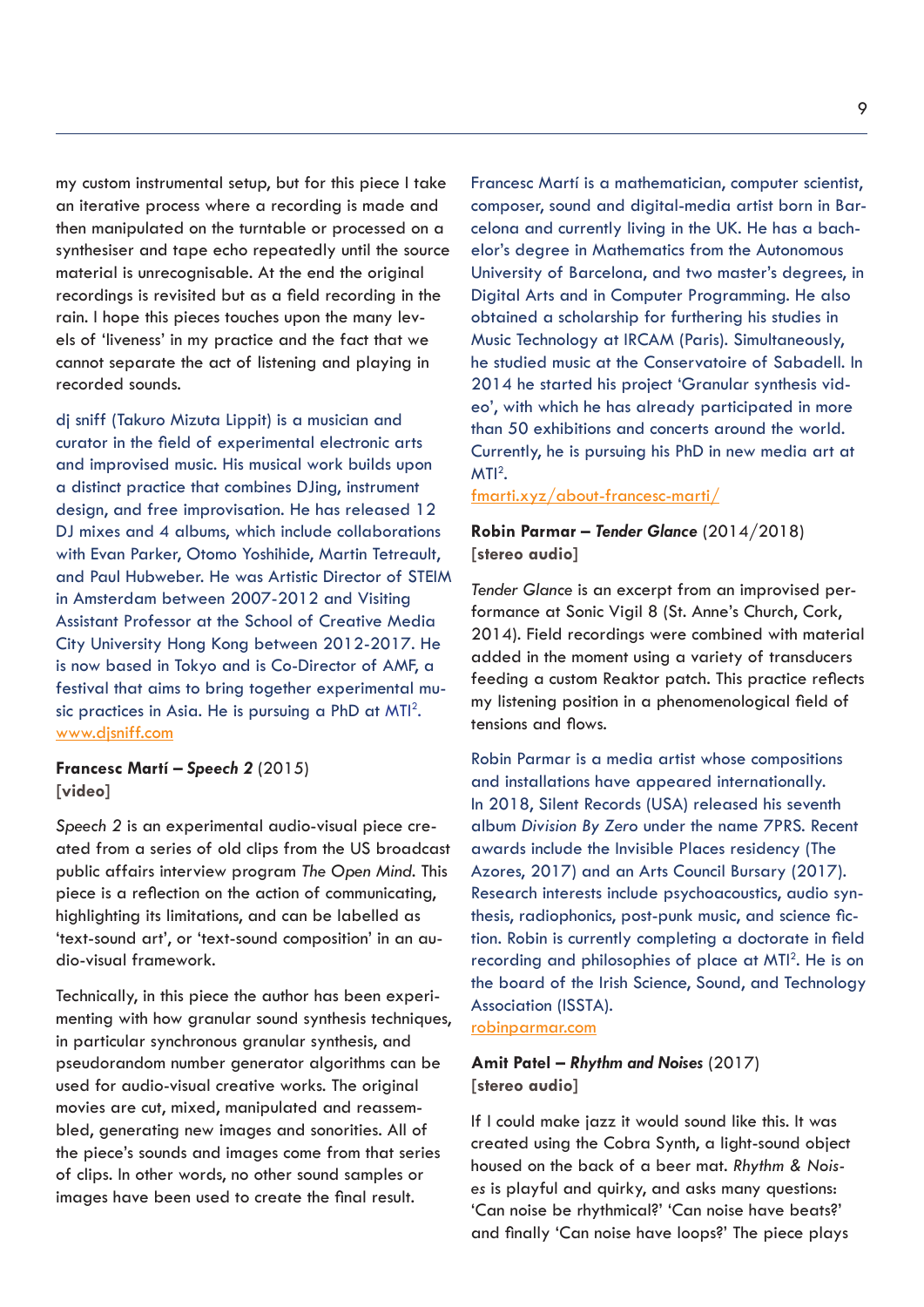

homage to and is inspired by other electronic dance music styles including IDM, drum and bass, dubstep and techno.

Amit D Patel, aka Dushume, is an experimental noise artist/musician from Leicester who is influenced by Asian underground music and DJ culture. His work focuses on performing and improvising with purpose built do-it-yourself instruments, and how looping techniques, re-mixing and re-editing approaches can shape studio works. Lack and loss of control are central to his work. He is currently undertaking a PhD entitled *The workbench, studio and live practice: new modes of electronic music making* at MTI2 . www.dushume.co.uk

**John Richards –** *Dirty Electronics – Part 1 (Reykjavik)*  (2016) **[stereo audio]**

Studio mix of 'crushed' Mute Synth II and miscellaneous sound material. Public making Iceland.

John Richards is a Reader in Music at MTI<sup>2</sup>. He explores performing with self-made instruments and the creation of interactive environments. He has worked with many leading improvisers and musicians in the field of live electronics. Since 2003, John Richards has been exploring the idea of Dirty Electronics that focuses on face-to-face shared experiences, ritual, gesture, touch and social interaction, as well as directing the Dirty Electronics Ensemble. The group have performed specially commissioned pieces by Merzbow, Pauline Oliveros, Howard Skempton (founder member of the Scratch Orchestra), Gabriel Prokofiev and Nicholas Bullen (ex-Napalm Death and Scorn). Other notable collaborations include working with Rolf Gehlhaar (original Stockhausen group), Chris Carter from Throbbing Gristle, Keith Rowe and STEIM (Amsterdam).

www.dirtyelectronics.org

**Neal Spowage –** *New Track of Unknown Terra II*  (2015) **[video]**

People and objects form part of a distributed creative system, regardless of the scale of the object. We are not observers but an intrinsic part of our environment where our thinking processes extend beyond

our brain and body into our surroundings and interact with its contents. They make us smart, they provide us with creative material and they have unique meaning to each of us as individuals.

Any environment with which a person can interact will be indeterminate in nature, as we do not have absolute control over its condition. Industrial ruins are the type of places that magnify this indeterminacy since they exist on the fringes of ordered 'civilised' space. They are complicated and multi-layered environments with which one can collaborate.

This project explored several topics regarding how the performer subverts, collaborates, interacts and composes with a space. To realise this work Neal built a post-digital performance instrument called The Beast, which is an array of reclaimed speakers in a concave dish that amplifies the sound of itself being dragged over terrain. He took The Beast to a disused hollow cooling tower whose reverberant properties augmented The Beast's acoustic feedback while it was dragged around the space, thus creating an interaction between it and the structure. The industrial ruin was a disordered and dangerous space with detritus from previous human occupations including metal sheets, fire extinguishers and pallets in unexpected places. Vandalism, spent rocket launchers and demolition debris littered the derelict. This disordered space became an intrinsic part of the instrument-specific work. The feedback was continuous so Neal's contributions as the performer developed into disruption, manipulation and, by wearing a dress shirt and tailcoat, subversive physical presence. This meant that rather than playing The Beast and the tower he was negotiating and interacting with them, placing himself in situ as an intrinsic human object.

Neal Spowage is an artist and associate of The Dirty Electronics Ensemble in Leicester, Agony Art in London, the DAP LAB at Brunel and the SOMA project in Birmingham. He designs and builds sculptural electronic musical instruments then composes and performs works for them using the disciplines of dance, video art and performance art. Neal's interests include collaborative relationships, negotiating expertise between disciplines, interaction, objects as totems, junk sculpture, ritual, choreography and gender dynamics in performance. He is also an experienced rock mu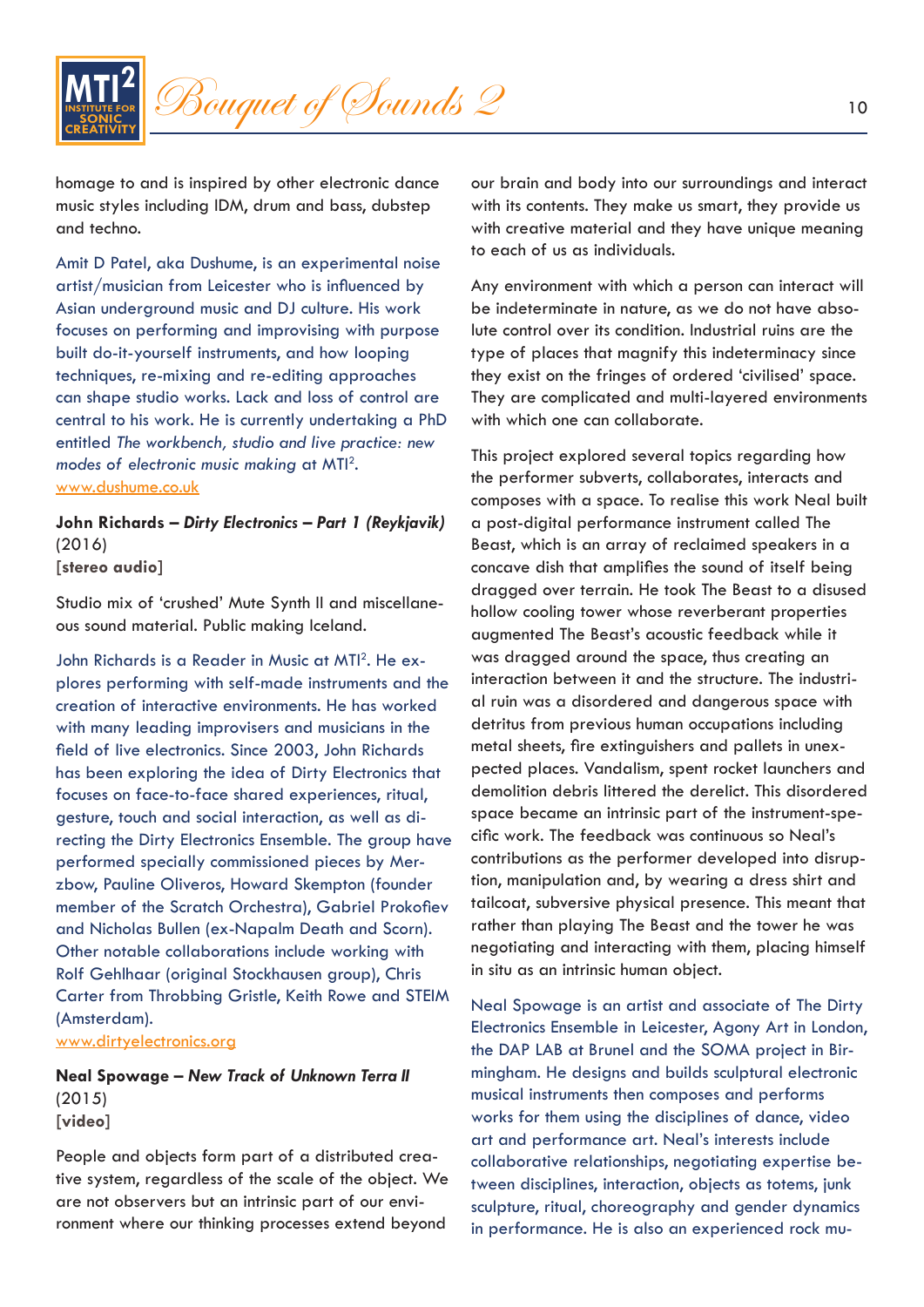sician who released a commercial CD album, *SUGAR* (2009), on Resurrection Records with the Screaming Banshee Aircrew. He currently teaches on Music Technology degrees at De Montfort University. www.nealspowage.com

**Si Waite / National Trevor –** *I Begin Where You End*  (2015) **[stereo audio]**

*I Begin Where You End* explores the use of indeterminacy in the composition and performance of popular music. An algorithmic method was used to select sound samples and a grid-based, interactive-generative system controlled with a Novation Launchpad was used to arrange them. While this version combines real-time and studio-based techniques, live versions vary in that they are wholly controlled by the interactive system.

Si Waite (National Trevor) is a songwriter and Lecturer in Music and Sound at Staffordshire University, with a particular interest in interactive systems for popular music composition and performance. He is pursuing a PhD at MTI2. www.nationaltrevor.com

**Craig Vear –** *Cross Filter Esk Frozen* (2015) **[stereo audio]**

This recording started out as an experiment between an improvising cellist (Audrey Riley – see her bio above under Susanne Grunewald's entry) and a responsive processing environment. We were interested in exploring how the Kyma sound engine could be used to enhance the performance practices of an instrumentalist, and how it could expand the sonic potential of her instrument. If we succeed, then the sound processing would feel part of the performer and her instrument; if we failed, then it would operate like a sound effect. I'm pleased to say that we succeeded. On a technical level the live sound of the cello is cross-filtered (convolved) with a hydrophone recording of water running underneath a frozen layer. In a poetic sense the sound of the cello is shone through this frozen stream, out of which emerges a sound world that has qualities of cello and qualities of icy water.

Craig Vear is a composer and musician working predominantly in contemporary, experimental, improvised and electroacoustic music. For over 30 years he has created music with computers for the concert hall, multi-media installation, new media and stage. His digital scores are published by Composers Edition. He is Professor of Digital Performance and Music at De Montfort University.

www.ev2.co.uk/vear/

## **Virginie Viel –** *The stones can speak* (2018) **[stereo audio]**

This piece has been composed with sounds recorded at the VICC (Visby International Centre for Composers) in 2017 and commissioned by Dante Tanzi to participate in the Awakenings concert series. The piece refers to the legend of the Dame Blanche of Tonneville in Normandy. It is said that the ghost of a young woman dressed entirely in white sometimes appears in the area of Tonneville to mislead travellers…

I thank Sten Melin and Jesper Elen of the VICC for their warm welcome in Visby.

On Sundays, hidden by the shadow of the Moon, She perpetuates a ritual that never comes to an / end…

Again and again… she wakes up without a body And warns all creatures that time will come… We wish soon, they respond

And she replies later,

But as time goes by, they are all gone…

Virginie Viel is a composer of electroacoustic music and a visual artist (photography and video). Since 2014, she has been a PhD researcher at MTI2 . She investigates the impact of her practice in visual arts on her compositional practice. She is an active member of Séneçon, a collective of composers based in Brussels and also a member of the Belgian organisation FeBeME-BeFEM. She collaborated with various artists and composers on musical and audio-visual projects in France, Belgium and Greece. Her work has been exhibited and played in Europe, America, Japan and Australia. www.virginieviel.com